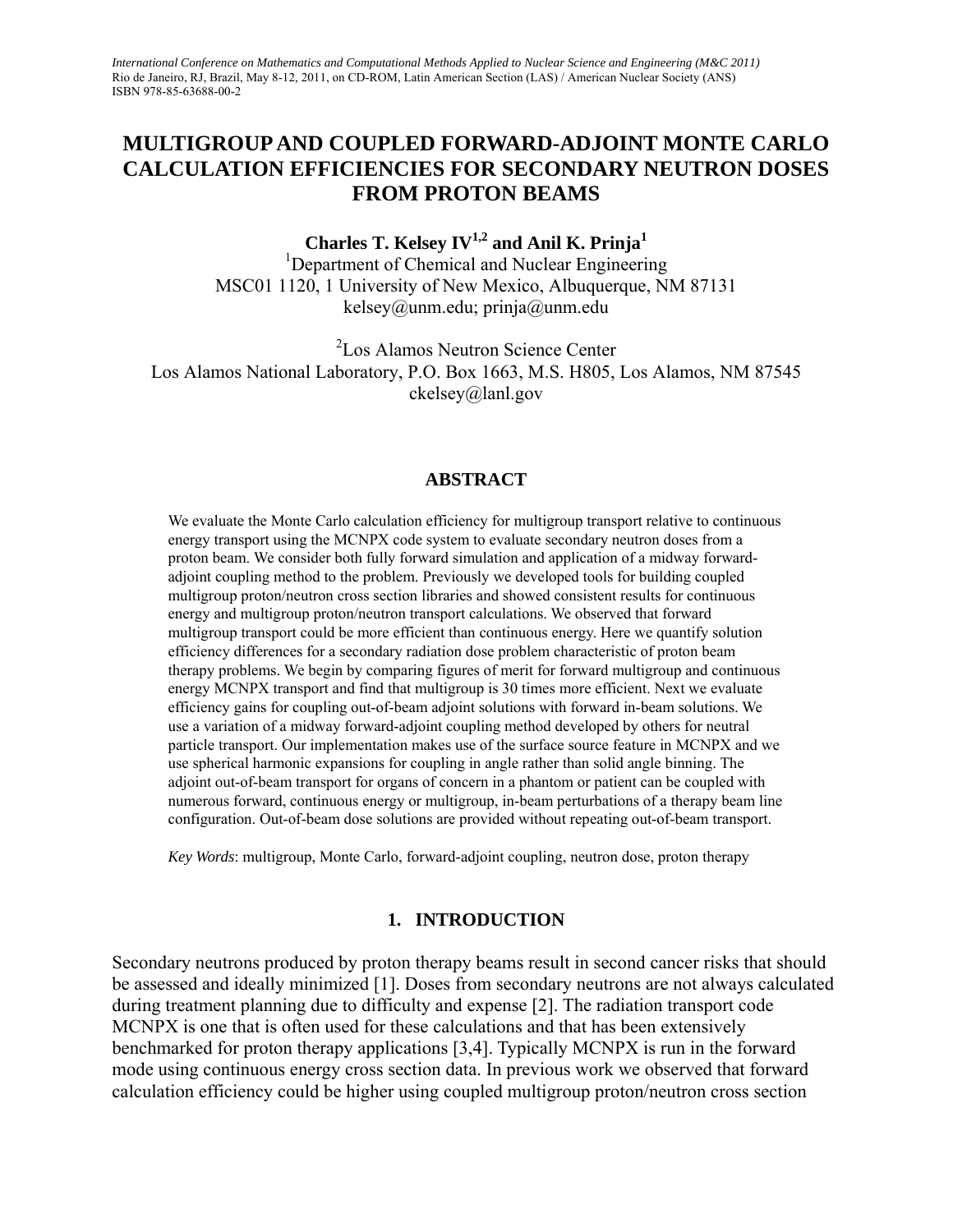data [5]. Here we investigate this further by comparing efficiency of continuous energy and multigroup forward calculation results obtained in the absence of other variance reduction techniques. We also investigate the efficiency of midway forward-adjoint coupling that permits forward continuous energy treatment for the in-beam portion of the problem while adjoint multigroup treatment is used for the out-of-beam portion of the problem. The motivation for this work is that more efficient methods may lead to more complete dose assessments during treatment planning.

We previously developed tools for building coupled multigroup proton/neutron cross section libraries from evaluated nuclear data and MCNPX physics models where evaluated data is unavailable [6]. We presented further library developments and consistency between multigroup and continuous energy Monte Carlo solutions in Ref. 5. For the present work we are using the multigroup data library described in Ref. 5. It is an 89-proton, 107-neutron group library for energies up to 400 MeV with 40 equiprobable cosine bins for scattering cross sections. This angular resolution was shown to be necessary for accurate secondary neutron dose solutions about proton beams incident on water. The cross sections are modified by a downscatter only energy straggling model and momentum transfer coefficients are included. The library also has energy deposition cross sections for the estimation of absorbed doses.

We use the figure of merit (FOM) reported for MCNPX tallies as a measure for comparing multigroup and continuous energy calculation efficiencies. For MCNPX the definition of FOM for a tally is

$$
FOM \equiv \frac{1}{FSD^2T} \,. \tag{1}
$$

FSD is the fractional standard deviation and *T* is the run time in minutes. FOM indicates a tally is reliable if it is approximately constant. Maximizing FOM by applying variance reduction schemes optimizes the Monte Carlo calculation, and as such it is a measure of calculation efficiency. For a desired FSD the required run time is inversely proportional to FOM. For our comparisons we use none of the variance reduction methods offered in MCNPX so that we are considering only the effect of multigroup versus continuous energy calculation mode. We expect the various variance reduction techniques to require tailoring for the calculation mode. An optimal method in one mode may not be optimal in the other.

Fully forward transport calculations can be performed with MCNPX using either multigroup or continuous energy data. Adjoint calculations can only be run using multigroup data. A fully adjoint calculation is not an appropriate approach for beams since the response function would be a delta function in angle. However, midway forward-adjoint coupling methods that have been demonstrated as being efficient for neutron and photon transport [7,8,9], could also be efficient for coupled proton-neutron transport problems. The cited neutral particle works used a modified version of the MCNP code that couples forward and adjoint flux solutions for given energy, surface, polar angle and azimuthal angle discretizations on a midway surface to calculate a desired detector response [10]. We are alternatively using the surface source feature in MCNPX without modification of the code and use spherical harmonics rather than angular binning in the coupling.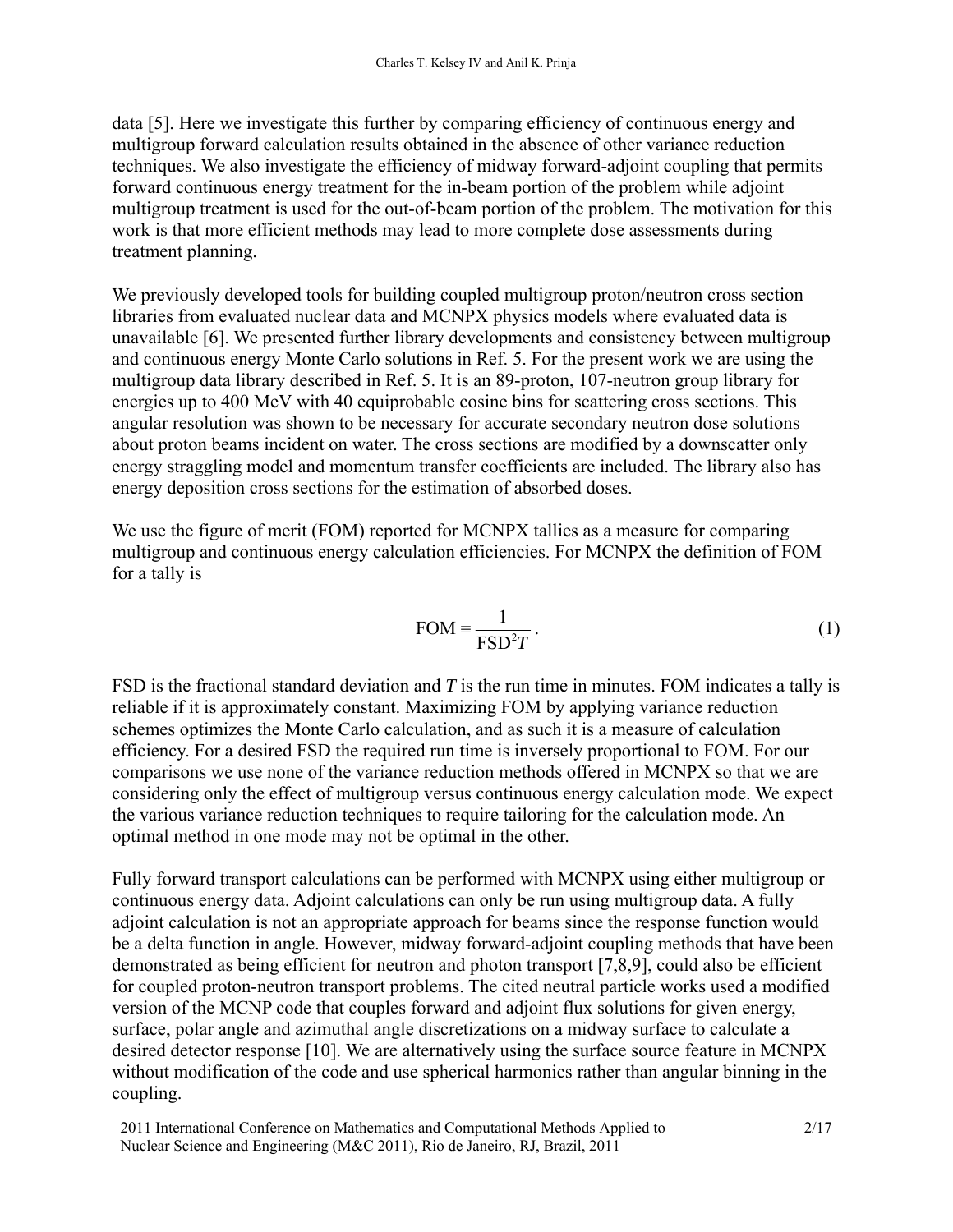### **2. OUT-OF-BEAM ADJOINT METHOD**

MCNPX includes an option to write surface source files during transport calculations. When a particle crosses specified surfaces, type, weight, energy, time, position and direction information is recorded in these files. Normally, subsequent transport calculations are run starting these particles from the surface. In our out-of-beam adjoint method we run a forward simulation of the beam incident on a model writing a surface source file with tracks leaving a cylinder about the beam and adjoint simulations writing surface source files with tracks entering the cylinder. Coupling forward and adjoint angular flux solutions obtained from the surface source files permits detector responses to be calculated. The efficiency of this method is realized in studies involving variations of the in-beam portion of the problem. A single set of adjoint calculations for the desired detector responses is required. And since the forward simulations need only consider the in-beam transport, subsequant solutions can be obtained more efficiently than running the full forward calculation.

Adjoint calculations can only be run with MCNPX using multigroup cross section data. Forward calculations can be run using either multigroup or continuous energy cross section data. We can couple adjoint out-of-beam simulations with both multigroup and continuous energy in-beam simulations. In the surface source files written by multigroup calculations the group number is provided as the particle energy. The particle type is the same for protons and neutrons in this case since the protons are masqueraded as neutrons in the library and transport calculation. In the continuous energy case the actual energy and particle type are provided.

The position of a particle crossing in the surface source file is given as an  $(x,y,z)$  point in the coordinate system of the model. The direction is given in terms of u, v, the sign of w, and  $\mu$ , where u, v and w are projections of the unit direction vector onto axes parallel to the x, y and z axes respectively and  $\mu$  is the cosine of the angle between the direction vector  $\hat{\Omega}$  and the surface normal  $\hat{n}$  at the crossing point. Fig. 1 is a sketch depicting a model where the surface bounding the in-beam problem is a cylinder on the z-axis. The out-of-beam problem has a spherical detector volume in another cylinder whose axis is parallel to the x-axis. We used this model to study our out-of beam adjoint method with detector volumes at various distances from the inbeam bounding surface. We filled the cylinder parallel to the x-axis with water and placed an annular aluminum collimator in the portion of the in-beam cylinder above the water cylinder. Proton beams were modeled about the z-axis in the negative direction. This is a simple model approximating problems where stray radiation doses from proton therapy beams are calculated.

From Ref. 11 the general equation for the detector response in terms of the adjoint flux solution  $\psi^+$  and a known distribution of incoming particles  $\tilde{\Psi}$  on an adjoint problem boundary surface  $\Gamma$  is

$$
R = \int d\Gamma \int dE \int_{\hat{n}\cdot\hat{\Omega}<0} d\Omega \left|\hat{n}\cdot\hat{\Omega}\right| \psi^* \tilde{\Psi} \,. \tag{2}
$$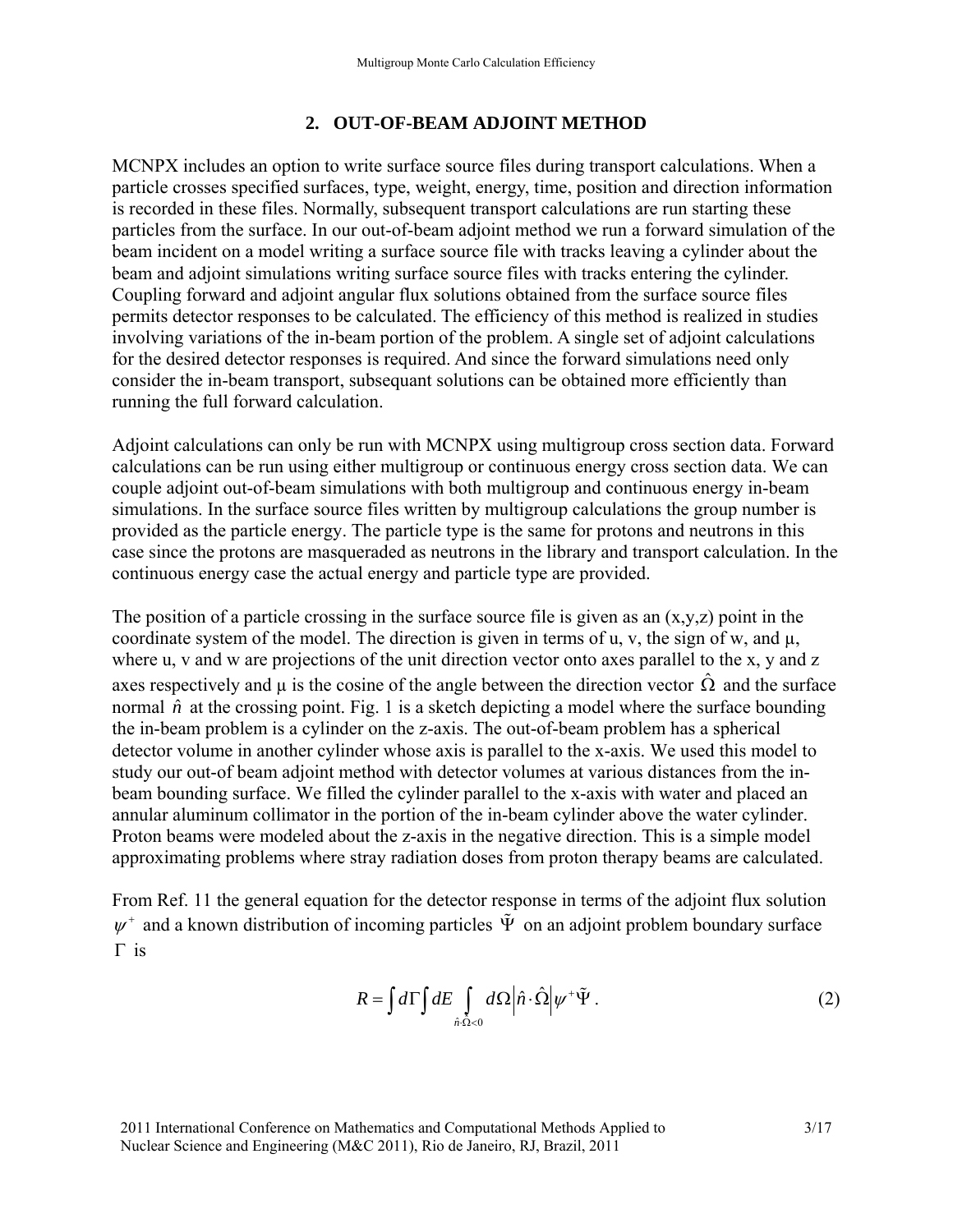

**Figure 1. Sketch of model used for out-of-beam adjoint method studies.** 

The forward in-beam transport calculation provides  $\tilde{\Psi}$ . To solve Eq. 2 we segment the bounding surface with planes perpendicular to the z-axis. This forces an axial symmetry assumption for the in-beam geometry. Circumferential segmentation as well would relax this. We use the multigroup cross section library's energy discretization. For particles crossing the bounding surface we compute  $4\pi$ -normalized real spherical harmonic coefficients by energy group and segment of the function  $d\Gamma dE \left|\hat{n} \cdot \hat{\Omega}\right| \psi^+$  for adjoint particles and  $\tilde{\Psi}$  for forward particles. Identifying these coefficients as  $A_{i,g,l,m}$  for the adjoint function and  $F_{i,g,l,m}$  for the forward function permits Eq. 2 to be estimated numerically using

$$
R \approx \sum_{i=1}^{I} \sum_{g=1}^{G} \sum_{l=0}^{L} \sum_{m=-l}^{l} A_{i,g,l,m} F_{i,g,l,m} , \qquad (3)
$$

where *I* is the number of surface segments, *G* is the number of energy groups, and *L* is the degree at which the spherical harmonics expansion is truncated. The coefficients are calculated by summing over the crossings in the respective adjoint and forward surface source files using

$$
A_{i,g,l,m} = \sum_{c=1}^{C_A} \begin{cases} \frac{W_c}{N_A} Y_{l,m}(-\mu_c, \pi + \phi_c), & \text{if crossing } c \text{ in segment } i \text{ and group } g \\ 0, & \text{otherwise} \end{cases}
$$
, and (4)

$$
F_{i,g,l,m} = \sum_{c=1}^{C_F} \begin{cases} \frac{W_c}{N_F \mu_c \Delta \Gamma_i \Delta E_g} Y_{l,m}(\mu_c, \phi_c), & \text{if crossing } c \text{ in segment } i \text{ and group } g\\ 0, & \text{otherwise} \end{cases}
$$
(5)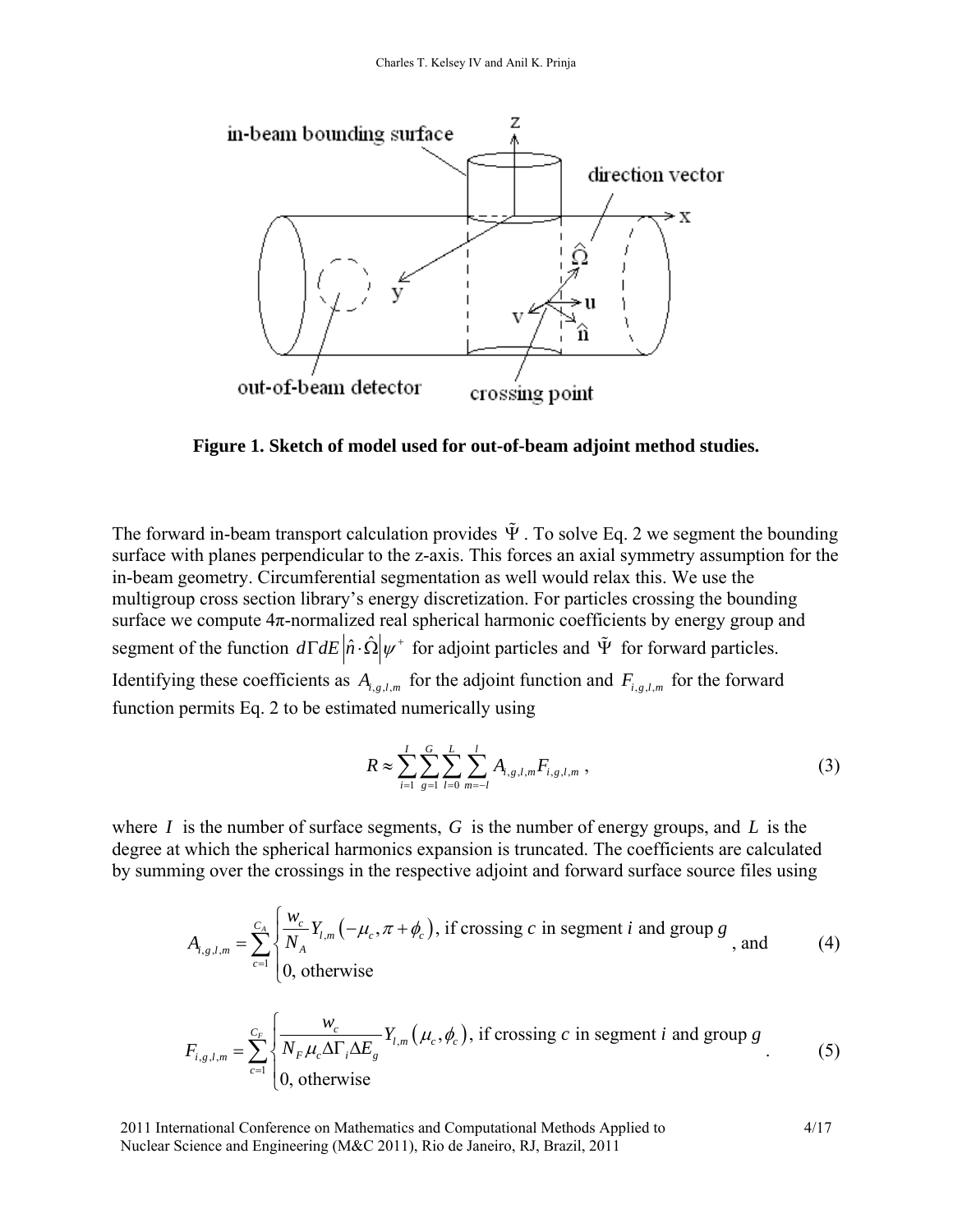In Eqs. 4 and 5  $w_c$  is the weight of the particle crossing the surface,  $C_A$  and  $C_F$  are the total number of particle crossings in the respective surface source files,  $N_A$  and  $N_F$  are the number of source particle histories sampled for creation of the respective surface source files,  $\Delta\Gamma$ , is the surface area of the segment crossed, and  $\Delta E_g$  is the width of the energy group in which the crossing particle's energy lies.  $\mu_c$  is the cosine of the angle between the crossing particle direction vector  $\hat{\Omega}$  and the outward directed surface normal  $\hat{n} \cdot \phi_c$  is the azimuthal angle measured from the radial tangent. Since the adjoint particle crossings are providing the detector response for forward particles traveling in the opposite direction, the sign of adjoint  $\mu_c$  is changed and 180<sup>°</sup> is added to adjoint  $\phi_c$ .  $\mu_c$  are provided explicitly in the surface source files.  $\phi_c$ are computed by geometric transformation from the MCNPX spatially aligned coordinate system. The  $Y_{l,m}(\mu_c, \phi_c)$  are real normalized spherical harmonics functions defined as

$$
Y_{l,m}\left(\mu_c,\phi_c\right) = \begin{cases} \overline{P}_{l,m}\left(\mu_c\right)\cos m\phi_c, & \text{if } m \ge 0\\ \overline{P}_{l,|m|}\left(\mu_c\right)\sin |m|\phi_c, & \text{if } m < 0 \end{cases}
$$
(6)

where the normalization of the associated Legendre functions  $P_{lm}(\mu_c)$  is given by

$$
\overline{P}_{l,m}\left(\mu_c\right) = \sqrt{\left(2 - \delta_{0,m}\right)\left(2l+1\right)\frac{(l-m)!}{(l+m)!}}P_{l,m}\left(\mu_c\right). \tag{7}
$$

Our spherical harmonic analyses were performed using the freely available software archive SHTOOLS (available at http://www.ipgp.fr/~wieczor/SHTOOLS/SHTOOLS.html). Specifically the PlmBar routine of SHTOOLS computes Eq. 7.

Sums of squares of the contributions to the spherical harmonic coefficients  $A_{i,g,l,m}$  and  $F_{i,g,l,m}$  are calculated for estimation of the standard deviation of detector response given by Eq. 3 in accordance with the central-limit theorem. Since the coefficients are statistically independent the sum of their relative variances approximates the relative variance of their products [7]. Using  $r^2(x)$  to denote relative variance of x this is expressed as

$$
r^{2}\left(A_{i,g,l,m}F_{i,g,l,m}\right)=r^{2}\left(A_{i,g,l,m}\right)+r^{2}\left(F_{i,g,l,m}\right).
$$
\n(8)

With the variables as defined for Eqs. 4 and 5 the relative variances of  $A_{i,g,l,m}$  and  $F_{i,g,l,m}$  are respectively

$$
r^{2}\left(A_{i,g,l,m}\right) = \frac{1}{A_{i,g,l,m}^{2}} \sum_{c=1}^{C_{A}} \left\{ \left[ \frac{w_{c}}{N_{A}} Y_{l,m} \left( -\mu_{c}, \pi + \phi_{c} \right) \right]^{2}, c \text{ in } i \text{ and } g \right\} - \frac{1}{N_{A}}, \text{ and}
$$
(9)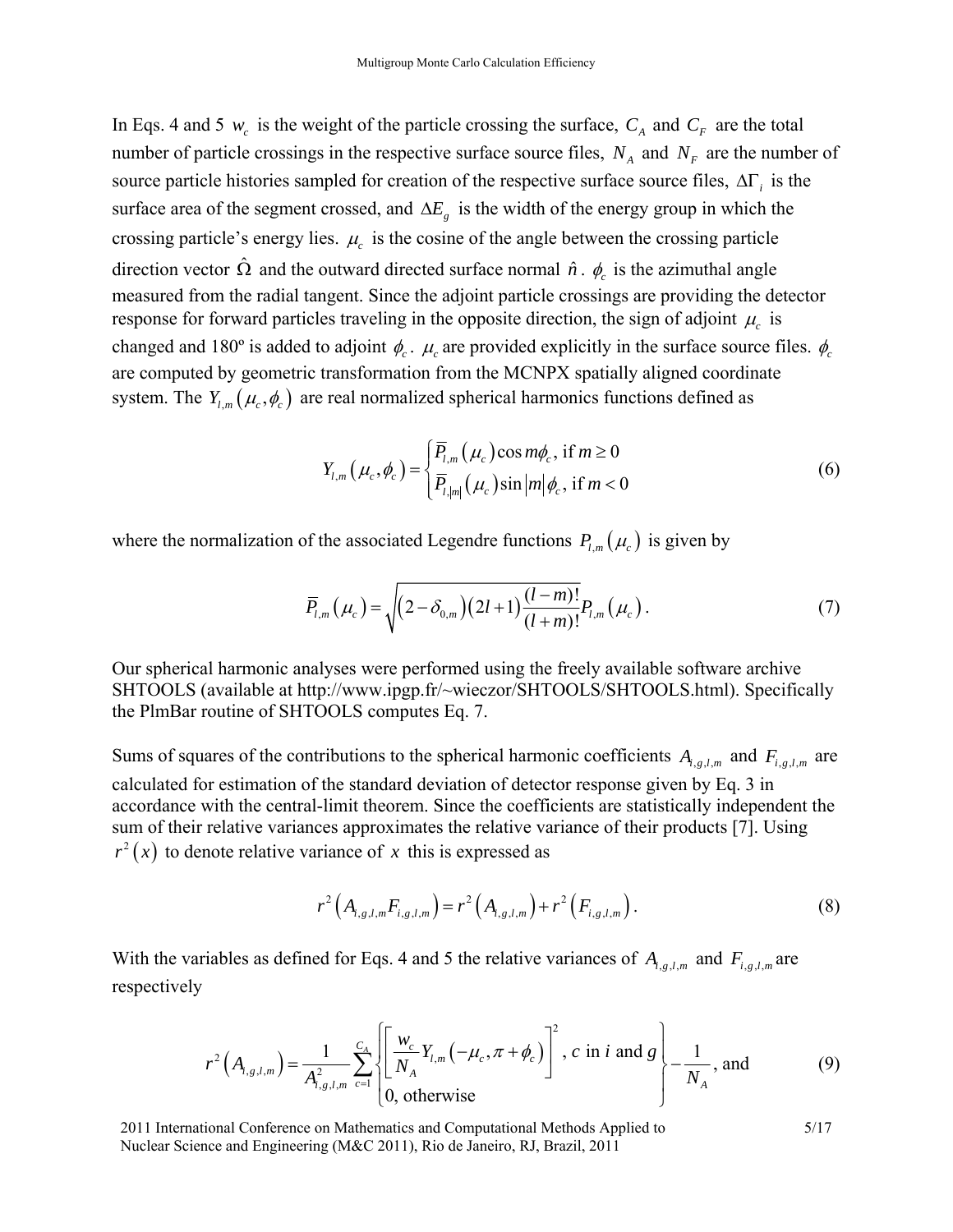$$
r^{2}\left(F_{i,g,l,m}\right) = \frac{1}{F_{i,g,l,m}^{2}} \sum_{c=1}^{C_{F}} \left\{ \left[ \frac{w_{c}}{N_{F} \mu_{c} \Delta \Gamma_{i} \Delta E_{g}} Y_{l,m}(\mu_{c}, \phi_{c}) \right]^{2}, c \text{ in } i \text{ and } g \right\} - \frac{1}{N_{F}}.
$$
 (10)

The variance of the Eq. 3 detector response is then given by the sum of the absolute variances,

$$
\sigma^2 = \sum_{i=1}^N \sum_{g=1}^G \sum_{l=0}^L \sum_{m=-l}^l r^2 \left( A_{i,g,l,m} F_{i,g,l,m} \right) A_{i,g,l,m}^2 F_{i,g,l,m}^2 \,. \tag{11}
$$

The FSD used in calculating FOM is then

$$
\text{FSD} = \frac{\sigma}{R} \tag{12}
$$

We stated that we only write outward tracks crossing the boundary cylinder for the forward part of the problem and inward tracks for the adjoint part. However, particles scattering back and forth across the boundary must also be accounted for. This is accomplished using the black absorber technique proved in Ref. 7. One of the problems, in-beam forward or out-of-beam adjoint, must track particles in both directions and the other must see its counterpart as fully absorbing. We run the adjoint simulations with the in-beam portion of the model as a black absorber using zero importance. Therefore the forward in-beam simulation must include some amount of important out-of-beam material.

In order for Eq. 3 to give a meaningful detector response the forward in-beam and adjoint out-ofbeam sources must be specified appropriately. For the forward simulation actual beam parameters are defined. From the Ref. 11 definition of the adjoint problem, the adjoint source is isotropic, uniformly sampled over the detector volume, with a group-wise energy probability density function given by

$$
P_g = \frac{\Delta E_g \Sigma_g}{\sum_{g=1}^G \Delta E_g \Sigma_g},\tag{13}
$$

where  $\Sigma$ <sub>*c*</sub> is a cross section for the detector response. We have used the energy deposition cross

sections from the multigroup library. Provided an adjoint source particle weight of 1 *G*  $g \rightarrow g$ *g E*  $\sum_{g=1}^{\infty} \Delta E_{g} \Sigma$ 

and a forward source particle weight of one, Eq. 3 provides total response in energy deposited per unit volume per incident forward source particle. To compute energy deposition from neutrons and protons separately, two adjoint out-of beam calculations are run. Rather than indexing from  $g = 1$  to  $G$  in Eq. 13 and in the weight computation, the range is over relevant proton and neutron groups separately. Regardless, only one forward in-beam simulation is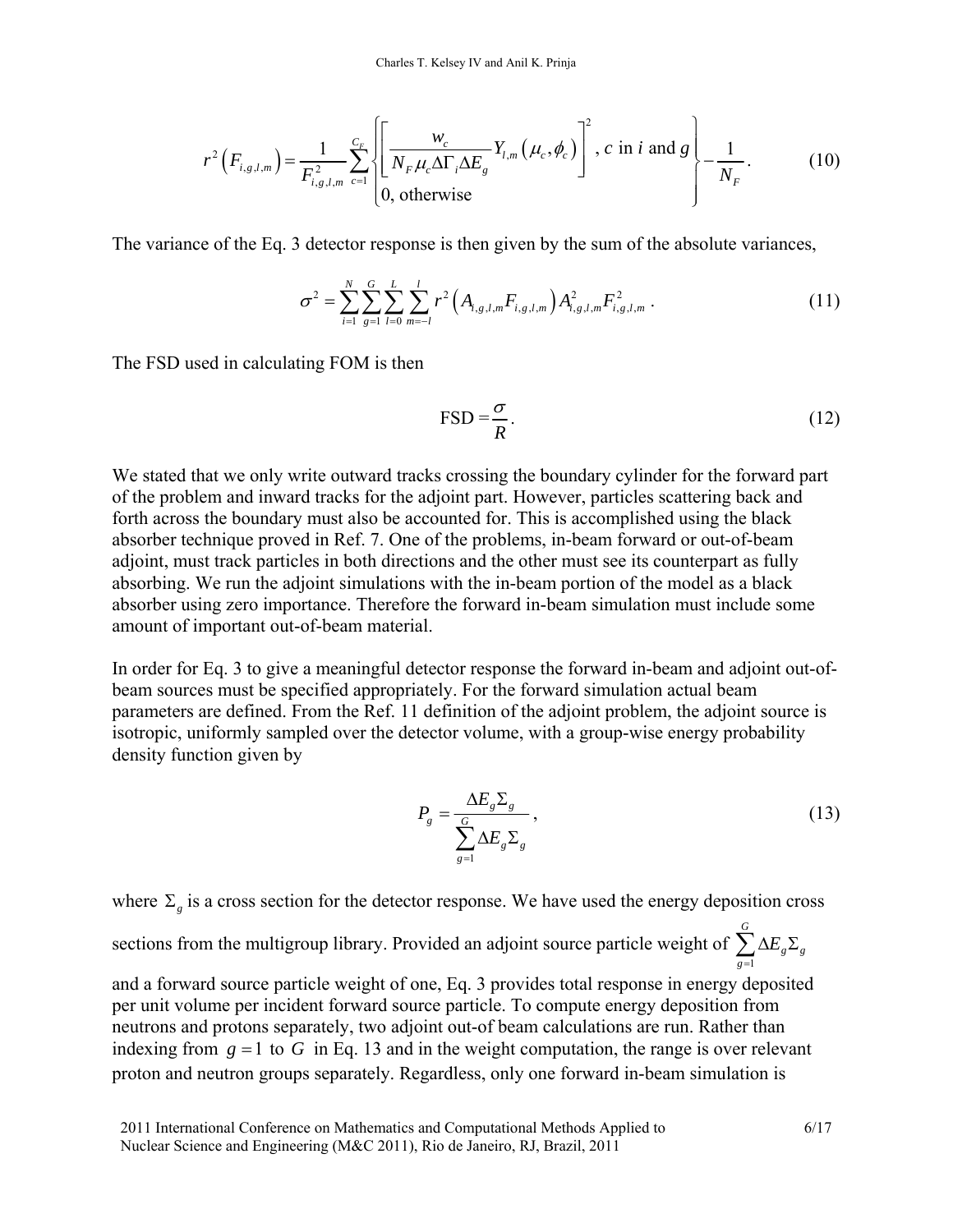required. The two adjoint simulations provide separate neutron and proton detector responses to the forward particles, both proton and neutron, leaving the in-beam problem.

### **3. TEST PROBLEM DEFINITION**

Fig. 2 is plot of our test problem model geometry. We assume a 157.5 MeV proton beam, midrange for therapy beam energies, is incident on a stopping length (10 cm) aluminum collimator abutted to the side of a water cylinder 100 cm long and 30 cm in diameter. The geometry is intended to be a simplified approximation of a proton therapy application where the water simulates a phantom or patient and the collimator simulates beam line components where secondary neutrons are produced outside the body. The range of the beam protons in water is 17 cm. The outside diameter of the beam and collimator is 4 cm. The inside diameter of the collimator is 0.6 cm. Spatially the beam is assumed to have a Gaussian distribution with a 0.6 cm full width at half maximum (FWHM) in both x and y. This puts half of the beam through the collimator and half incident on its annulus.



**Figure 2. MCNPX plot of test problem geometry.** 

The beam axis is normal to the side of the water cylinder and is 10 cm from one end. Detector volumes 10 cm in diameter are included along the axis of the water cylinder at 10 cm intervals. These are intended to simulate organs for which doses are calculated. The water column beneath the collimator is specified as a cell defining in-beam water volume. The in-beam bounding surface for which surface source files are written extends from the top of the collimator to the bottom of the water cylinder.

### **4. RESULTS**

We first solve the test problem with fully forward transport using both continuous energy and multigroup cross section data to compare results and calculation efficiencies. What we are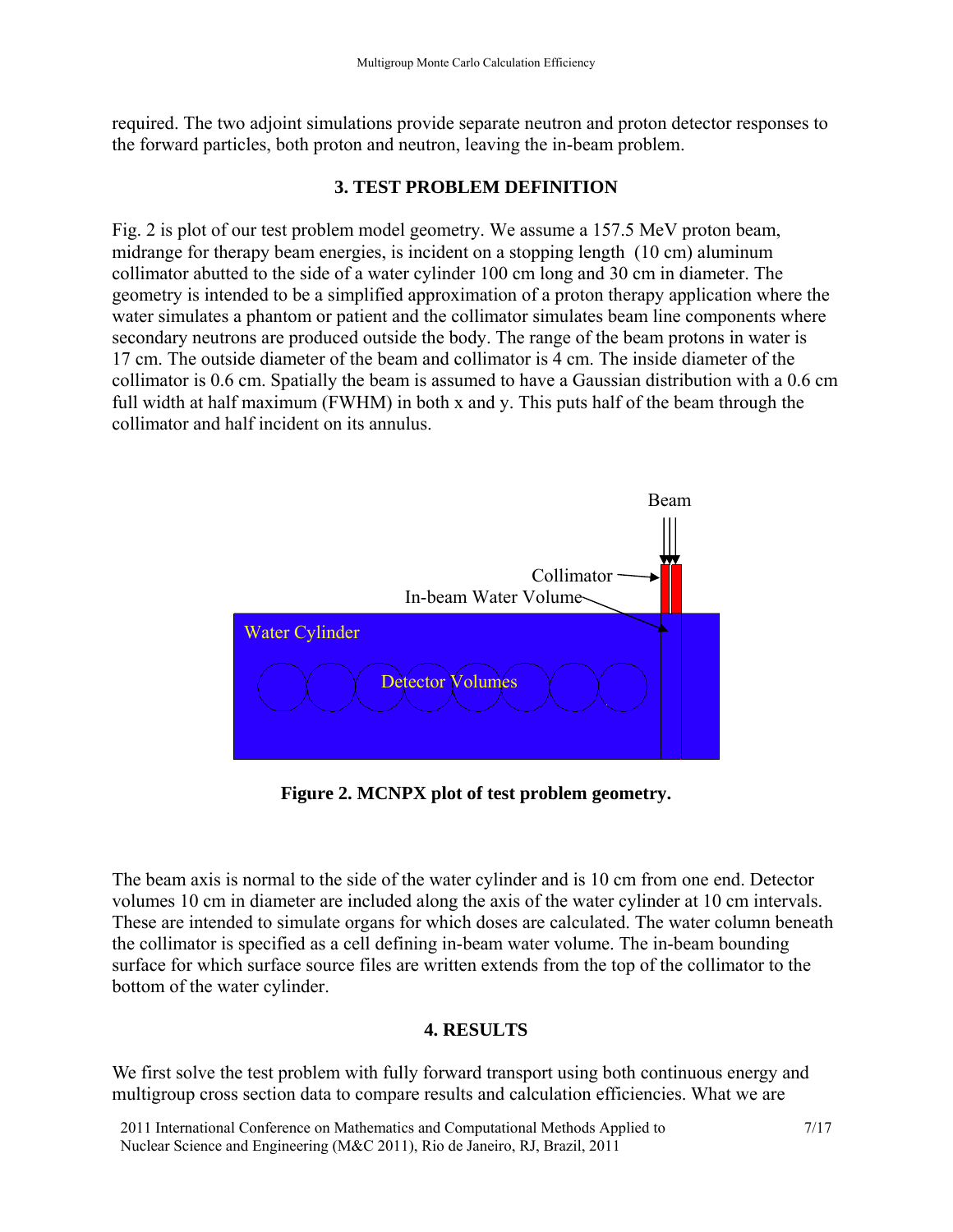calculating is average energy deposition from neutrons and protons in the detector volumes of Fig. 2. We then solve the problem using our out-of-beam adjoint method. Again we compare results and calculation efficiencies but begin by evaluating sensitivity to the truncation degree of the spherical harmonic expansions, refinement of surface segmentation, and the amount of outof-beam material included in the forward simulation.

### **4.1. Fully Forward Calculations**

Fig. 3 compares forward MCNPX multigroup and continuous energy transport solutions after 50 million histories. For the continuous energy calculations we are using type f6 energy deposition tallies. For the multigroup calculations we are using type f4 flux tallies multiplied by the energy deposition cross sections of the multigroup library. The agreement is good and generally within calculation uncertainty for both the neutron and proton energy deposition solutions. Table I compares the FOM of the multigroup and continuous energy calculations. The FSDs for the multigroup and continuous energy tallies are comparable. This implies that FOM ratios are required run time ratios for desired FSD. For this calculation multigroup transport is about 30 times faster than continuous energy.



**Figure 3. Energy deposition tally results for fully forward multigroup (MG) and continuous energy CE calculations.**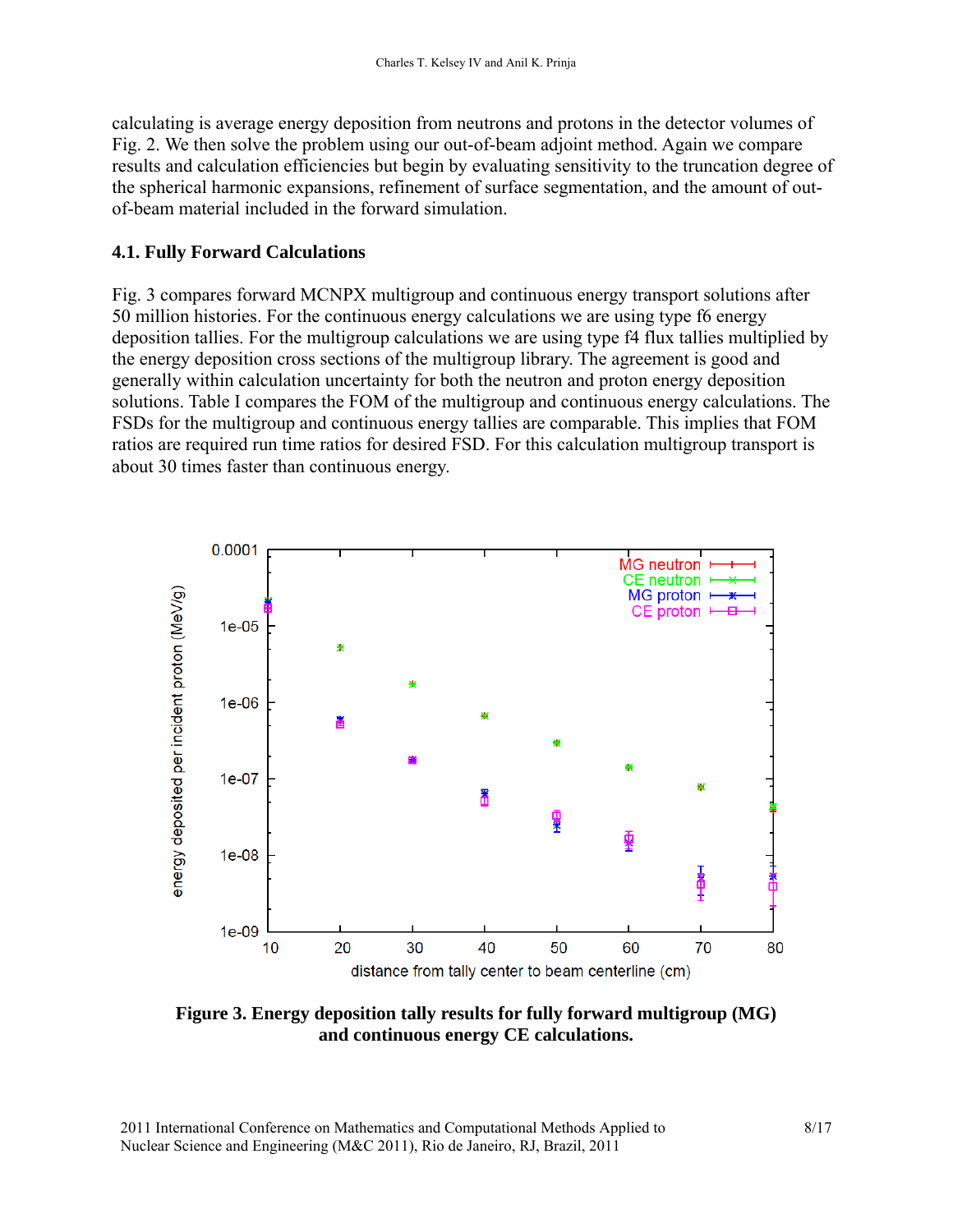| <b>Tally Center to</b>   | <b>FOM Ratios (MG:CE)</b> |               |  |
|--------------------------|---------------------------|---------------|--|
| <b>Beam Axis</b><br>(cm) | <b>Neutron</b>            | <b>Proton</b> |  |
| 10                       | 27                        | 34            |  |
| 20                       | 27                        | 29            |  |
| 30                       | 27                        | 27            |  |
| 40                       | 26                        | 34            |  |
| 50                       | 27                        | 23            |  |
| 60                       | 27                        | 37            |  |
| 70                       | 26                        | 23            |  |
| 80                       | 25                        | 47            |  |

# **4.2. Out-of-Beam Adjoint Calculations**

Out-of-beam adjoint transport was run for the eight detector volumes sampling adjoint source particles from energy probability density functions defined by the neutron and proton energy deposition cross sections separately. The in-beam cells of the Fig. 2 model were given an importance of zero for the black absorber technique. Surface source files were written for each of the sixteen detector-particle type combinations recording tracks crossing the in-beam bounding surface with negative sense. It was found that some form of variance reduction is necessary for practical adjoint simulation efficiency. From the full forward calculations it was observed that essentially all of the energy deposition occurs within 10 shakes. Noting this we terminated adjoint histories after 10 shakes. We also biased the sampling of the energy probability density function such that all groups were sampled uniformly. The Eq. 4 coefficients and Eq. 10 relative variances were calculated from the adjoint surface source file data assuming 1, 2, 4, 8, 16, 20, 40, 60, 80 and 100 surface segments and spherical harmonic expansion truncation degrees from  $L = 0$  to 40.

The forward in-beam transport was run analog in both multigroup and continuous energy modes with 0, 2, 4, 6 and 8 cm of out-of-beam material included radially. Surface source files were written for these ten cases and the Eq. 5 coefficients and Eq. 11 relative variances were calculated for the same segmentation and truncation degree assumptions as for the adjoint calculations. The detector responses and response variances were then calculated according to Eqs. 3 and 12 respectively, for various combinations of surface segmentation, truncation degree and included scattering material thickness assumptions.

2011 International Conference on Mathematics and Computational Methods Applied to Nuclear Science and Engineering (M&C 2011), Rio de Janeiro, RJ, Brazil, 2011 9/17 Varying the amount of out-of-beam material included in the forward in-beam transport simulation did not have an observable effect on the detector responses. This implies that the contribution from particles leaving the in-beam portion of the problem, scattering back in, then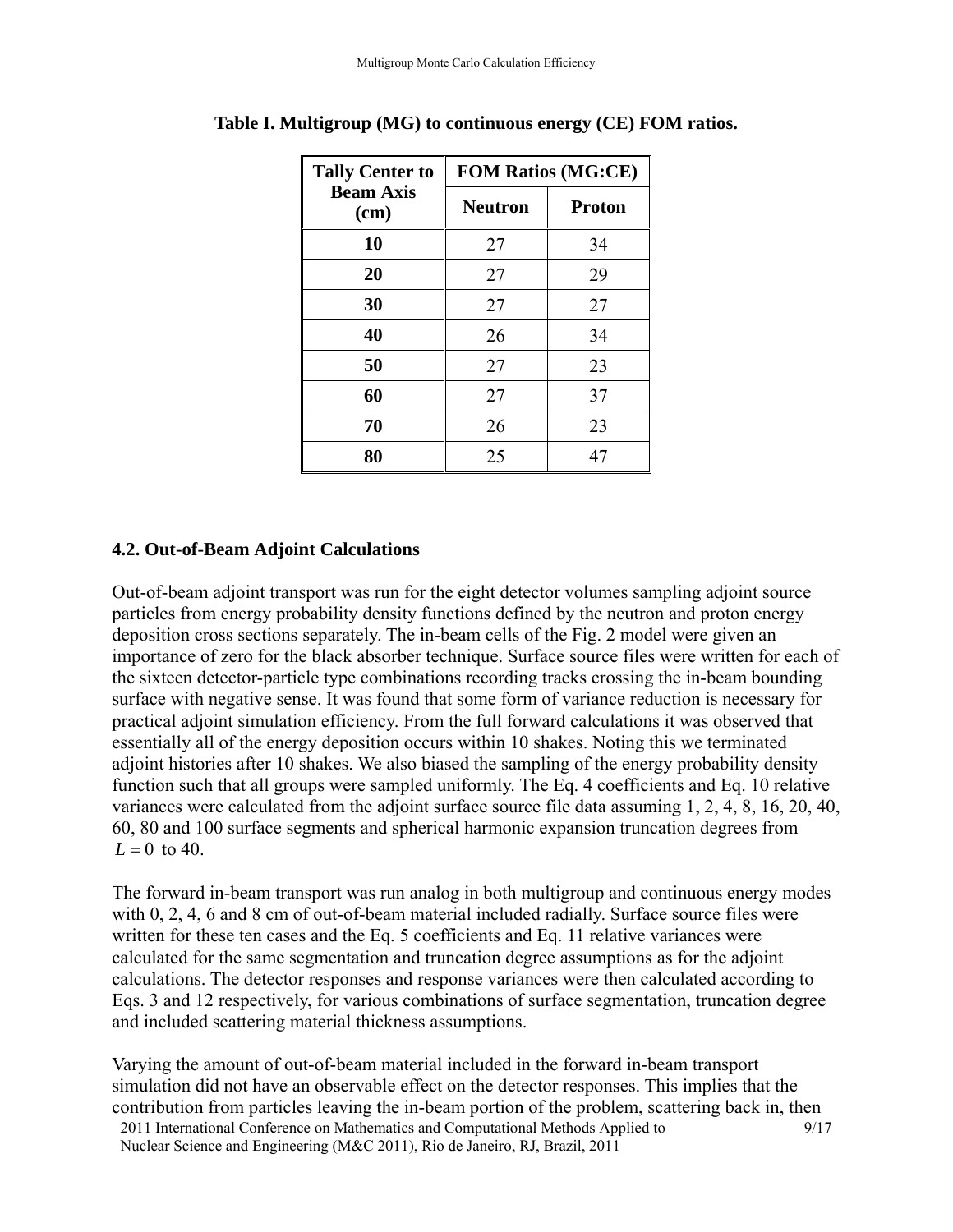leaving again or creating more particles that leave is insignificant for the test problem. Higher spherical harmonic truncation degrees are required for more distant detectors. Fig. 4 illustrates this. It is a plot of neutron energy deposition solutions obtained truncating spherical harmonic expansions at 0 to 40 degrees, using multigroup forward in-beam transport.  $L = 40$  appears sufficient for neutron detectors at distances up to about 80 cm. For proton detectors higher degree expansions appear necessary for accurate solutions as illustrated in Fig. 5. Proton errors are large for the four most distant detectors. The protons that are depositing energy in nearest detector include secondary particles produced in beam proton interactions. For the more distant detectors the protons are tertiary, being created by high energy secondary neutrons from beam interactions. From a total energy deposition perspective, that from tertiary protons in the distant detectors is an order of magnitude less than that directly deposited by neutron interactions. Regarding surface segmentation, it appears as may be expected that segment length should to be small compared to detector size. Neutron and proton energy deposition solutions as a function of number of uniformly sized segments are presented in Figs. 6 and 7. With 16 or more segments the results are statistically indistinguishable.

Table II lists the fully forward calculation results plotted in Fig. 3 along with the out-of-beam adjoint results for the 16-segment, no albedo material solutions. Fractional differences comparing out-of-beam adjoint results to fully forward results are calculated. The neutron out-ofbeam adjoint results are generally within 10 percent of the full forward results. Differences are systematically highest at even distances in decimeters (20, 40, 60 and 80 cm), appearing to be a harmonic interference pattern, suggesting an instability in our method requiring further investigation. Differences are somewhat smaller for continuous energy forward results than they are for the multigroup forward results. Agreement is remarkably good comparing the multigroup proton results. For detectors nearer the beam where calculation errors are acceptable, differences are within calculation uncertainty. Since the multigroup calculations use the same cross section data for full forward, out-of-beam adjoint and in-beam forward transport, any differences should be attributable to systematic errors introduced by our out-of-beam adjoint method. We have not yet determined a reason for the out-of-beam adjoint proton energy deposition solutions appearing better than the neutron solutions.

The adjoint transport and adjoint coefficient calculations are relatively time consuming. However, they only have to be performed once for each detector and then any number of inbeam simulations can be run with detector responses readily calculated using the coupling coefficients. Table III lists FOM ratios where the out-of-beam adjoint FOMs are calculated using total time. Total time is the sum of adjoint transport, adjoint coefficient calculation, coupling calculation, forward in-beam transport, and forward coefficient calculation times. For a single calculation the out-of-beam adjoint method is generally not as efficient as fully forward continuous energy transport. If several in-beam perturbations are to be made, the out-of-beam adjoint method could be more efficient. Table IV lists FOM ratios where the out-of-beam adjoint FOMs are calculated using the sum of coupling calculation, forward in-beam transport, and forward coefficient calculation times. There is no benefit for running continuous energy in-beam transport coupled with out-of-beam adjoint for the detectors nearer than about 30 cm. Efficiency gains for secondary neutron dose calculations increase with distance to the detector. For our most distant detector running continuous energy in-beam with adjoint coupling is about 10 times faster than full forward continuous energy and running multigroup in-beam is about 50 times faster.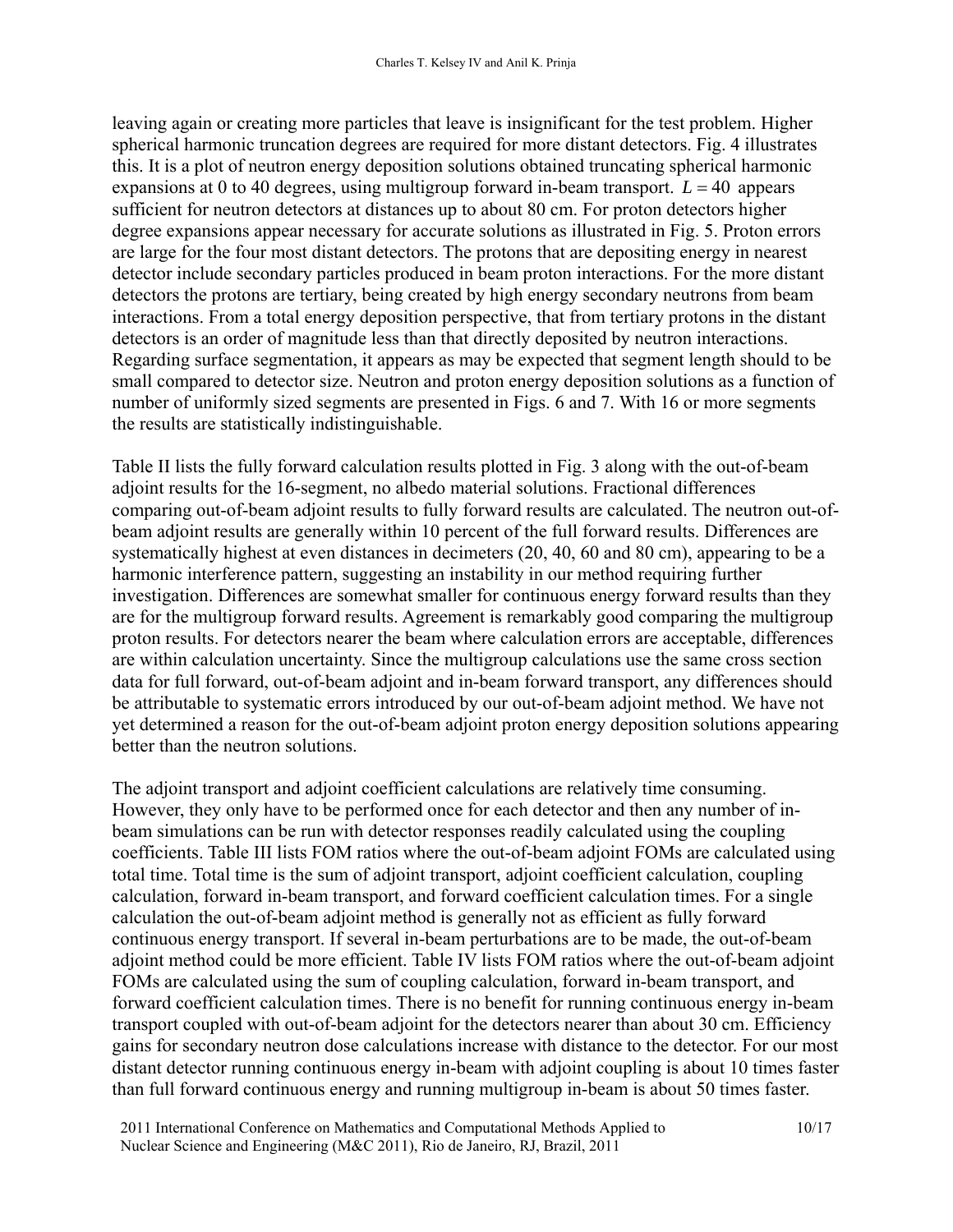

**Figure 4. Neutron energy deposition results for out-of-beam adjoint method as a function of spherical harmonics truncation degree.**



**Figure 5. Proton energy deposition results for out-of-beam adjoint method as a function of spherical harmonics truncation degree.**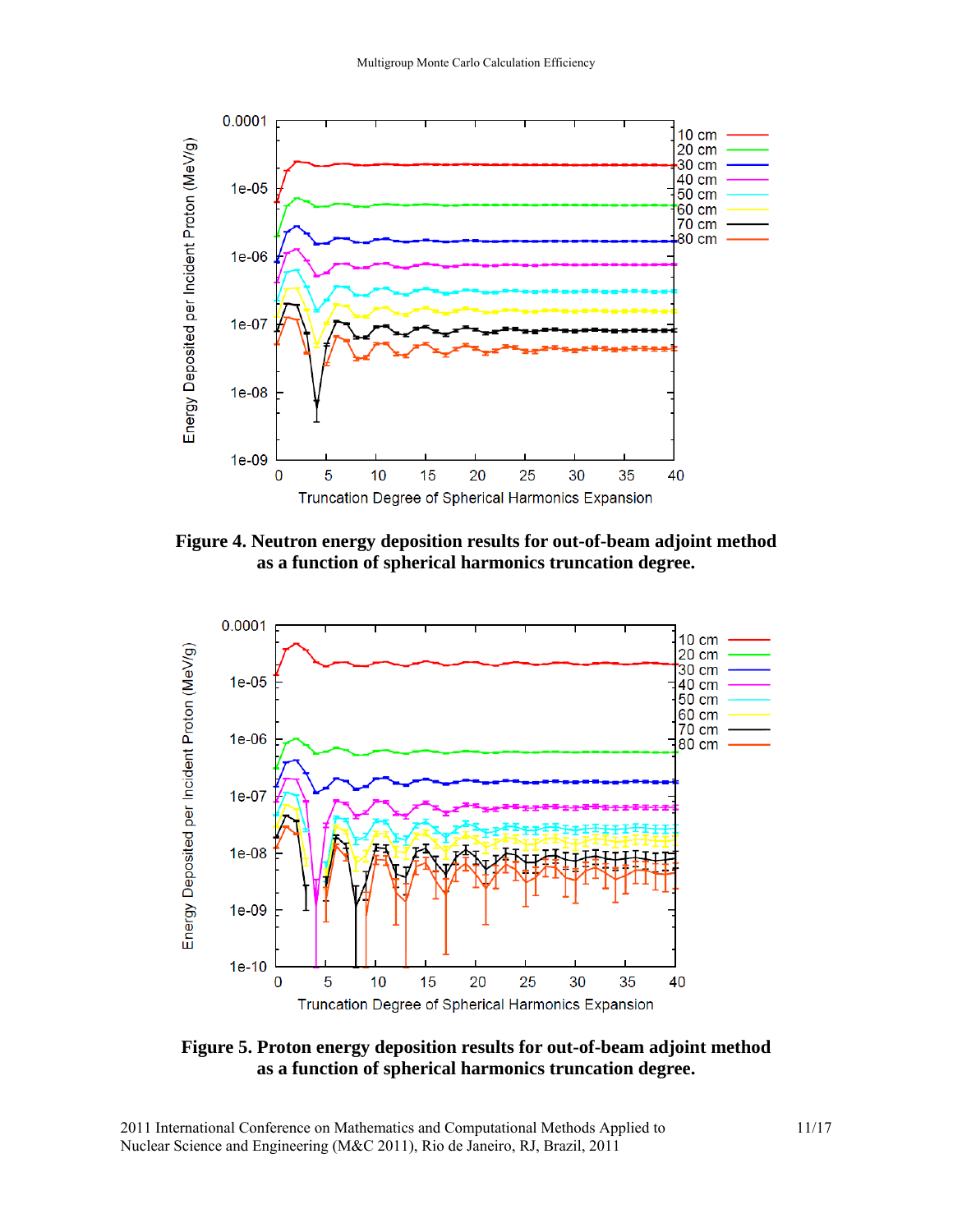

**Figure 6. Neutron energy deposition results for out-of-beam adjoint method as a function of the number of boundary surface segments.** 



**Figure 7. Proton energy deposition results for out-of-beam adjoint method as a function of the number of boundary surface segments.**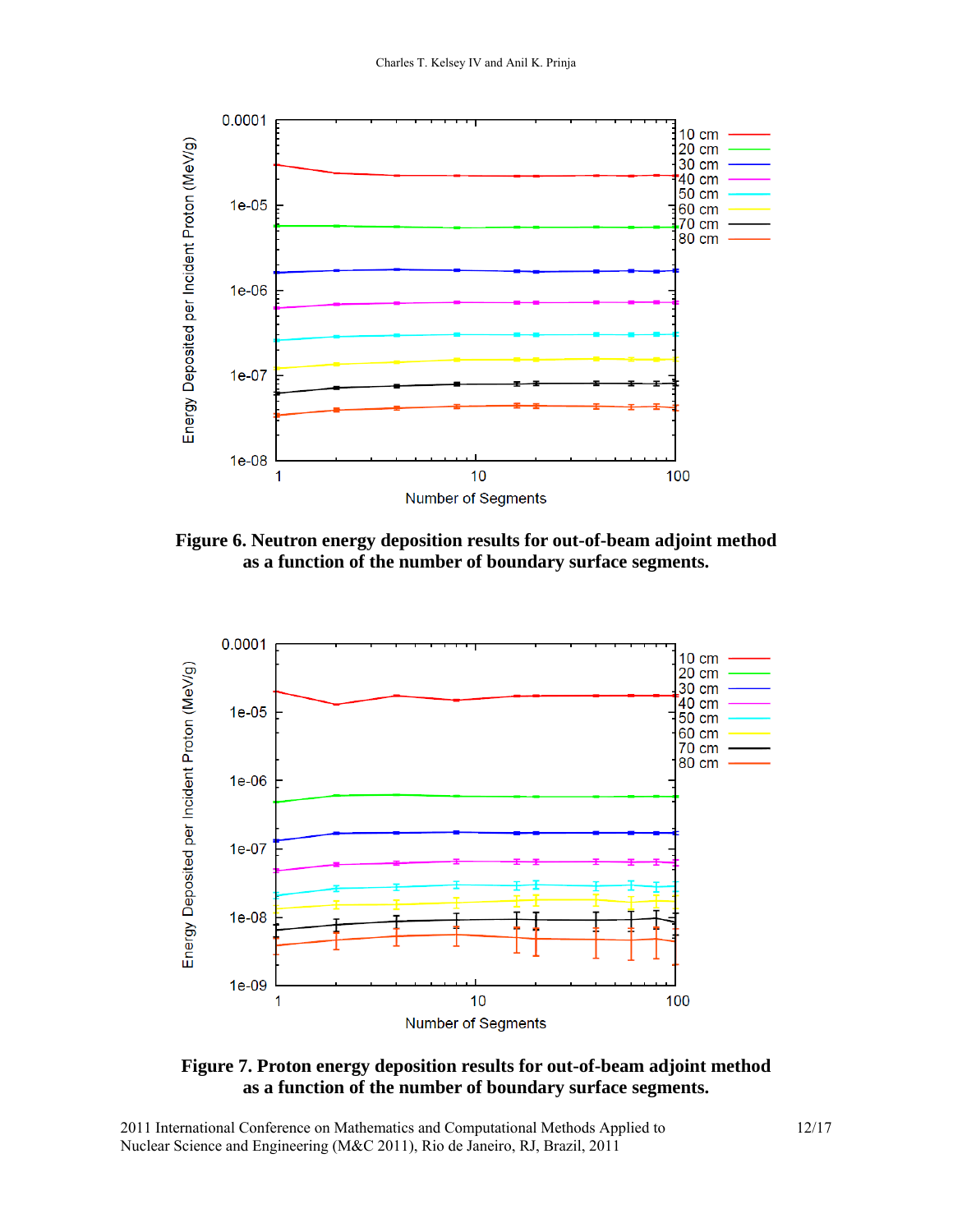| <b>Tally Center</b>                                  | <b>Fully</b> | <b>Fully</b> | Out-of-Beam Out-of-Beam                               |                | <b>Fractional</b> |
|------------------------------------------------------|--------------|--------------|-------------------------------------------------------|----------------|-------------------|
| to Beam Axis                                         | Forward      | Forward      | <b>Adjoint</b>                                        | <b>Adjoint</b> | <b>Difference</b> |
| (cm)                                                 | (MeV/g)      | <b>FSD</b>   | (MeV/g)                                               | <b>FSD</b>     |                   |
|                                                      |              |              | <b>MG Full Forward and MG In-Beam Neutron Results</b> |                |                   |
| 10                                                   | 2.14E-05     | 0.002        | 2.22E-05                                              | 0.015          | 0.038             |
| 20                                                   | 5.26E-06     | 0.005        | 5.67E-06                                              | 0.020          | 0.078             |
| 30                                                   | 1.75E-06     | 0.008        | 1.72E-06                                              | 0.027          | $-0.020$          |
| 40                                                   | 6.70E-07     | 0.013        | 7.52E-07                                              | 0.031          | 0.122             |
| 50                                                   | 3.00E-07     | 0.020        | 3.09E-07                                              | 0.040          | 0.031             |
| 60                                                   | 1.43E-07     | 0.028        | 1.58E-07                                              | 0.045          | 0.106             |
| 70                                                   | 7.83E-08     | 0.039        | 8.10E-08                                              | 0.054          | 0.035             |
| 80                                                   | 4.00E-08     | 0.054        | 4.45E-08                                              | 0.062          | 0.112             |
|                                                      |              |              | <b>CE Full Forward and CE In-Beam Neutron Results</b> |                |                   |
| 10                                                   | 2.17E-05     | 0.002        | 2.21E-05                                              | 0.015          | 0.020             |
| 20                                                   | 5.27E-06     | 0.005        | 5.54E-06                                              | 0.020          | 0.051             |
| 30                                                   | 1.73E-06     | 0.008        | 1.69E-06                                              | 0.027          | $-0.023$          |
| 40                                                   | 6.74E-07     | 0.013        | 7.23E-07                                              | 0.030          | 0.073             |
| 50                                                   | 2.98E-07     | 0.019        | 3.04E-07                                              | 0.039          | 0.022             |
| 60                                                   | 1.44E-07     | 0.027        | 1.55E-07                                              | 0.044          | 0.077             |
| 70                                                   | 7.99E-08     | 0.037        | 8.03E-08                                              | 0.053          | 0.004             |
| 80                                                   | 4.41E-08     | 0.050        | 4.49E-08                                              | 0.059          | 0.019             |
|                                                      |              |              | <b>MG Full Forward and MG In-Beam Proton Results</b>  |                |                   |
| 10                                                   | 2.07E-05     | 0.009        | 2.10E-05                                              | 0.016          | 0.015             |
| 20                                                   | 6.02E-07     | 0.044        | 6.01E-07                                              | 0.020          | $-0.001$          |
| 30                                                   | 1.81E-07     | 0.077        | 1.79E-07                                              | 0.044          | $-0.008$          |
| 40                                                   | 6.50E-08     | 0.125        | 6.48E-08                                              | 0.088          | $-0.003$          |
| 50                                                   | 2.50E-08     | 0.189        | 2.72E-08                                              | 0.154          | 0.088             |
| 60                                                   | 1.48E-08     | 0.226        | 1.68E-08                                              | 0.197          | 0.133             |
| 70                                                   | 5.17E-09     | 0.417        | 8.12E-09                                              | 0.325          | 0.570             |
| 80                                                   | 5.39E-09     | 0.345        | 4.83E-09                                              | 0.439          | $-0.104$          |
| <b>CE Full Forward and CE In-Beam Proton Results</b> |              |              |                                                       |                |                   |
| 10                                                   | 1.71E-05     | 0.010        | 1.74E-05                                              | 0.024          | 0.014             |
| 20                                                   | 5.19E-07     | 0.044        | 5.90E-07                                              | 0.020          | 0.137             |
| 30                                                   | 1.76E-07     | 0.074        | 1.72E-07                                              | 0.045          | $-0.024$          |
| 40                                                   | 5.11E-08     | 0.136        | 6.58E-08                                              | 0.083          | 0.289             |
| 50                                                   | 3.35E-08     | 0.172        | 2.93E-08                                              | 0.140          | $-0.124$          |
| 60                                                   | 1.64E-08     | 0.257        | 1.77E-08                                              | 0.182          | 0.081             |
| 70                                                   | 4.14E-09     | 0.377        | 9.46E-09                                              | 0.275          | 1.284             |
| 80                                                   | 3.95E-09     | 0.445        | 5.16E-09                                              | 0.401          | 0.306             |

## **Table II. Energy deposition calculation results.**

2011 International Conference on Mathematics and Computational Methods Applied to Nuclear Science and Engineering (M&C 2011), Rio de Janeiro, RJ, Brazil, 2011

13/17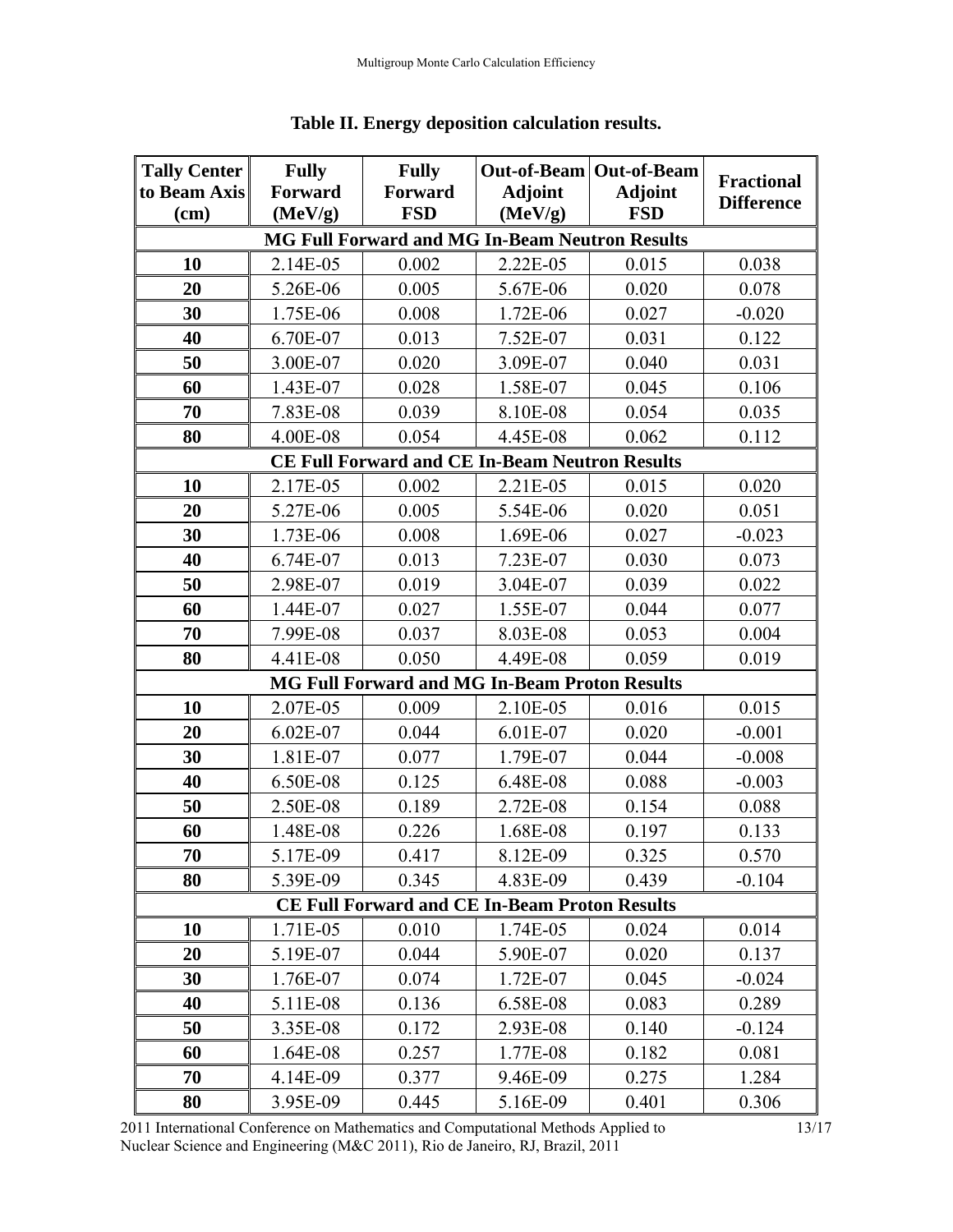

**Figure 8. Energy deposition results for fully forward multigroup transport and out-of-beam adjoint method with multigroup in-beam transport.** 



### **Figure 9. Energy deposition results for fully forward continuous energy transport and out-of-beam adjoint method with continuous energy in-beam transport.**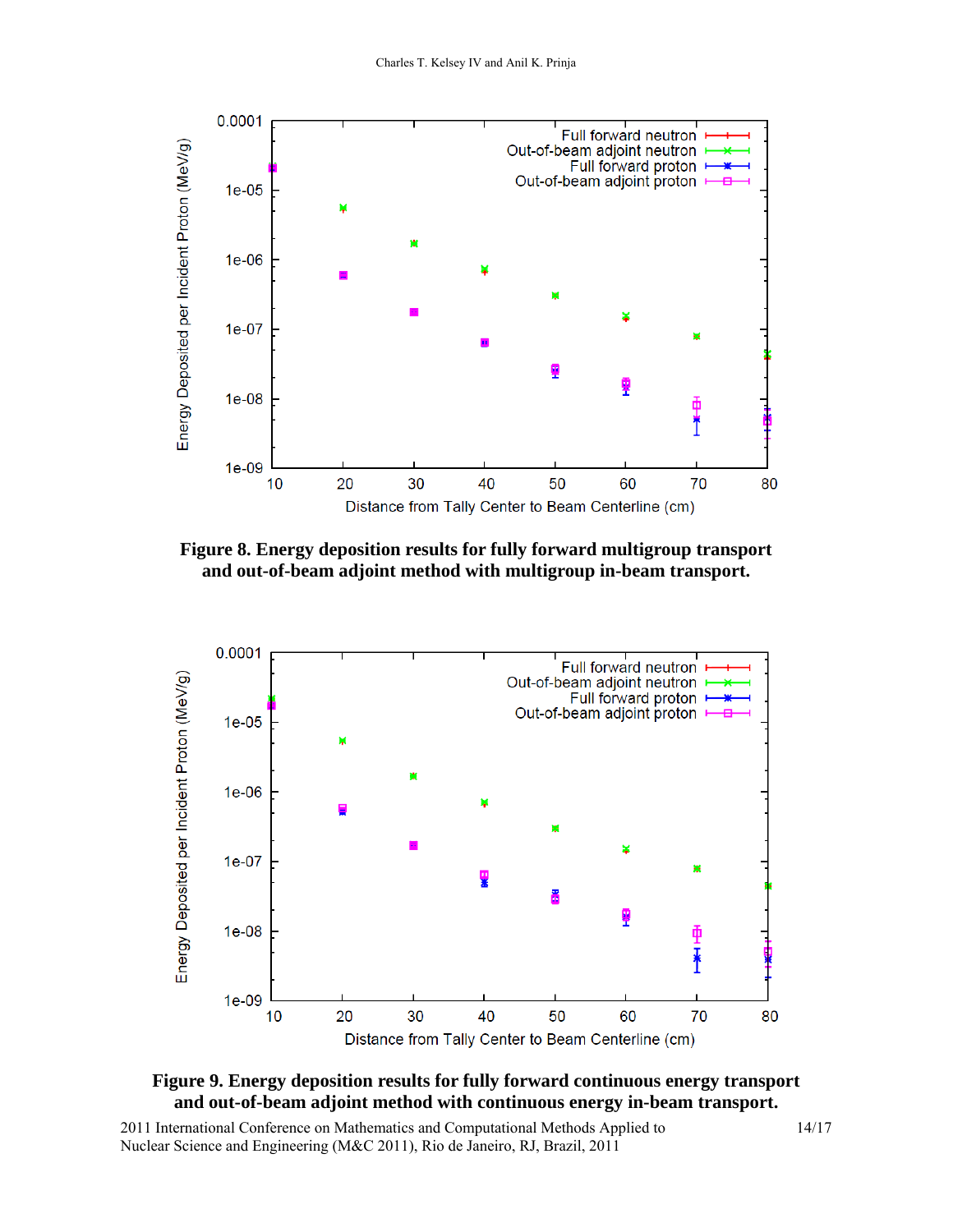| Tally Center to          | FOM Ratios (out-of-beam adjoint: fully forward CE) |                   |                   |                   |
|--------------------------|----------------------------------------------------|-------------------|-------------------|-------------------|
| <b>Beam Axis</b><br>(cm) | <b>Neutron</b>                                     |                   | <b>Proton</b>     |                   |
|                          | <b>MG</b> in-beam                                  | <b>CE</b> in-beam | <b>MG</b> in-beam | <b>CE</b> in-beam |
| <b>10</b>                | 0.32                                               | 0.15              | 0.37              | 0.15              |
| 20                       | 0.38                                               | 0.25              | 1.52              | 1.52              |
| 30                       | 0.29                                               | 0.24              | 0.90              | 0.87              |
| 40                       | 0.30                                               | 0.27              | 0.78              | 0.84              |
| 50                       | 0.22                                               | 0.22              | 0.40              | 0.47              |
| 60                       | 0.20                                               | 0.21              | 0.53              | 0.60              |
| 70                       | 0.16                                               | 0.16              | 0.42              | 0.57              |
| 80                       | 0.15                                               | 0.17              | 0.32              | 0.37              |

**Table III. Out-of-beam adjoint to fully forward continuous energy FOM ratios calculated using total time.** 

### **Table IV. Out-of-beam adjoint to fully forward continuous energy FOM ratios calculated using sum of coupling calculation, forward in-beam transport, and forward coefficient calculation times.**

| <b>Tally Center to</b>   | FOM Ratios (out-of-beam adjoint: fully forward CE) |                   |                   |                   |  |
|--------------------------|----------------------------------------------------|-------------------|-------------------|-------------------|--|
| <b>Beam Axis</b><br>(cm) | <b>Neutron</b>                                     |                   | <b>Proton</b>     |                   |  |
|                          | <b>MG</b> in-beam                                  | <b>CE</b> in-beam | <b>MG</b> in-beam | <b>CE</b> in-beam |  |
| 10                       | 1.8                                                | 0.2               | 28                | 1.8               |  |
| 20                       | 4.3                                                | 0.6               | 376               | 55                |  |
| 30                       | 6.7                                                | 1.0               | 223               | 32                |  |
| 40                       | 14                                                 | 2.0               | 193               | 31                |  |
| 50                       | 18                                                 | 2.8               | 99                | 17                |  |
| 60                       | 29                                                 | 4.4               | 137               | 23                |  |
| 70                       | 37                                                 | 5.5               | 108               | 22                |  |
| 80                       | 52                                                 | 8.3               | 82                | 14                |  |

We compiled MCNPX, the SHTOOLS library and our forward-adjoint coupling code with the free gfortran compiler. We ran our calculations on a Linux platform with two quad core 2.5 GHz processors, 16 GB of RAM and 160 GB of hard disk. This modest configuration was suitable for the high order spherical harmonic expansions needed, suggesting our out-of-beam adjoint method is computationally practical.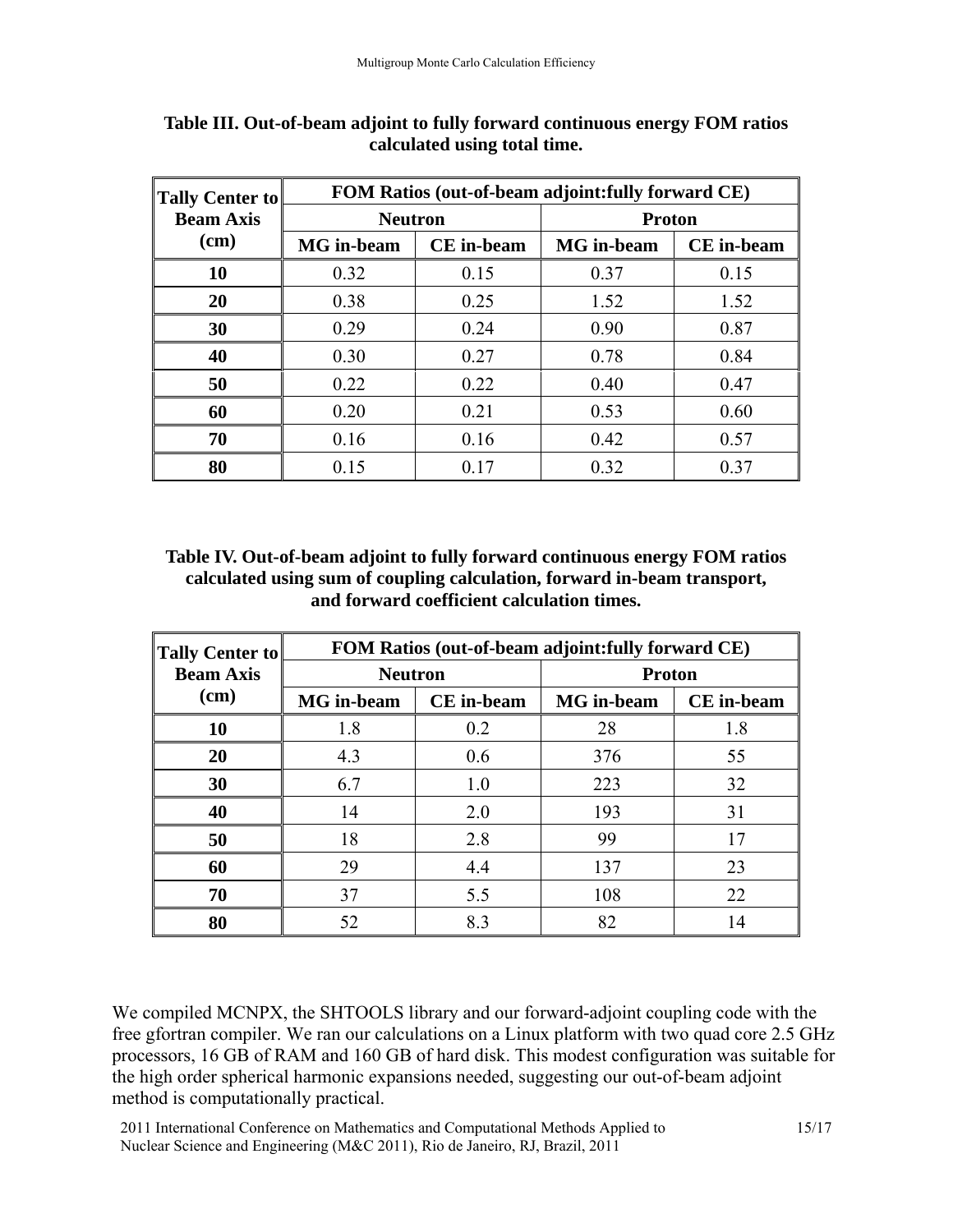Though we still must resolve the discrepancies between out-of-beam adjoint and fully forward transport results, the agreement we have observed and the potential for efficiency gains are encouraging. We averaged energy deposition over relatively large detector volumes. For smaller detectors, the ratios of out-of-beam adjoint to fully forward FOMs are expected to be higher since smaller detector size will decrease the fully forward FOM while smaller adjoint source volume should have little effect on the out-of-beam adjoint FOM. We plan to perform the forward-adjoint midway coupling using angle binning to isolate any systematic errors introduced by our spherical harmonics approach. One motivation for using spherical harmonics coupling is that it lends itself to using deterministic transport methods for the out-of-beam transport, forward or adjoint. We also plan to evaluate efficiency improvements that may be achievable with deterministic out-of-beam transport.

### **5. CONCLUSIONS**

We have showed that coupled proton/neutron multigroup transport can be 30 times more efficient than continuous energy transport using MCNPX for calculating secondary neutron doses from proton therapy beams. This is for fully forward simulations and agreement between multigroup and continuous energy is generally within Monte Carlo calculation error. We also presented a variation of the midway forward-adjoint coupling method where we use the MCNPX surface source capability and spherical harmonic expansions for coupling in angle. Using our out-ofbeam adjoint method we obtain secondary neutron dose results that are generally within 10 percent of fully forward transport results. We expect better agreement to be achievable and continue to investigate. The out-of-beam adjoint method is not more efficient than fully forward transport unless the adjoint coefficients are going to be used to determine detector responses for a number of forward in-beam simulations, in which case the method can be an order of magnitude more efficient for distant detectors.

### **REFERENCES**

- 1. D. J. Brenner and E. J. Hall, "Secondary neutrons in clinical proton radiotherapy: A charged issue," *Radiotherapy and Oncology*, **86**, pp. 165-170 (2008).
- 2. W. Newhauser, N. Koch and U. Titt, "Prediction of Absorbed Dose Distributions and Neutron Dose Equivalent Values in Proton Beam Radiation Therapy," ANS-RT-PROTON-01, Computational Medical Physics Working Group, American Nuclear Society (2007).
- 3. D. B. Pelowitz (ed.), "MCNPX User's Manual," LA-CP-07-1473, Version 2.6.0, Los Alamos National Laboratory (2008).
- 4. Y. Zheng, W. Newhauser, J. Fontenot, N. Koch and R. Mohan, "Monte Carlo simulations of stray neutron radiation exposures in proton therapy," *Journal of Nuclear Materials*, **361**, pp. 289-297 (2007).
- 5. C. T. Kelsey IV and A. K. Prinja, "Multigroup Neutron Dose Calculations for Proton Therapy," *International Conference on Mathematics, Computational Methods & Reactor Physics (M&C 2009)*, Saratoga Springs, New York, May 3-7, 2009, on CD-ROM, American Nuclear Society, LaGrange Park, IL (2009).
- 6. C. T. Kelsey IV and A. K. Prinja, "Coupled Multigroup Proton/Neutron Cross Sections for Deterministic Transport," *Nuclear Technology*, **168**, pp. 257-263 (2009).